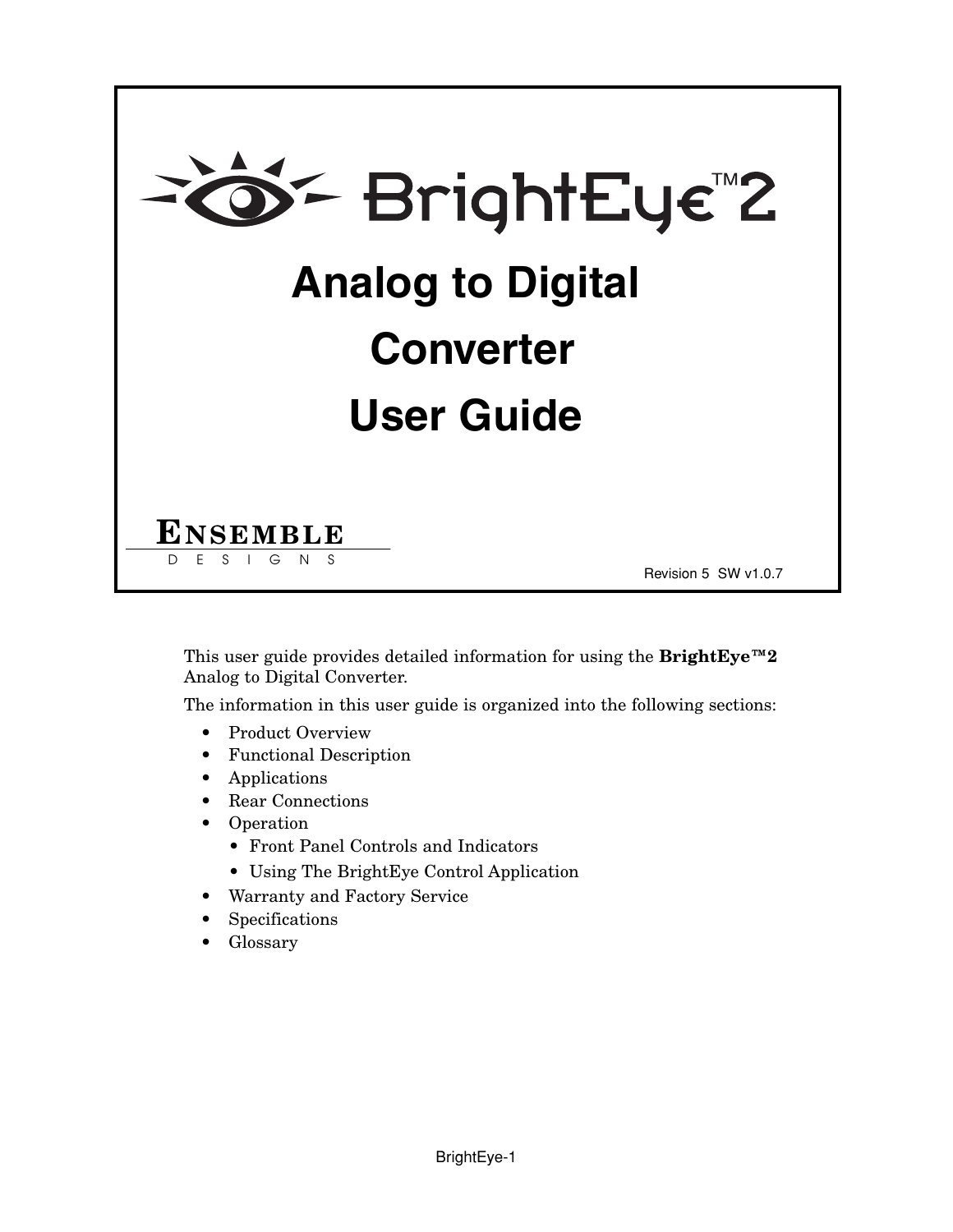# **PRODUCT OVERVIEW**

The BrightEye 2 Converter is a self-contained unit that provides uncompromised analog to digital conversion of component and composite video. Analog inputs are digitized at 12 bits of resolution with 4x oversampling. Composite video is processed through an adaptive comb filter decoder. PAL and NTSC input detection is automatic. Signal I/O and power is supplied to the rear of the unit. It is powered by a modular style power supply.

Supporting both Beta and SMPTE component, composite and Y/C formats, BrightEye 2 adapts to many conversion needs. Use BrightEye 2 to digitize analog VTR and camera outputs for example.

Front panel controls permit the user to monitor input status, select input type, and adjust video gain. Control and monitoring can also be done using the BrightEye Control application from a personal computer with USB support.

A glossary of commonly used video terms is provided at the end of this guide.

# **FUNCTIONAL DESCRIPTION**

The BrightEye 2 converter can perform analog to digital conversion on a variety of television signal formats, in both the 525/60Hz (NTSC) and 625/50Hz (PAL) line standards. The converter supports the NTSC and PAL composite standards, Y/C, and color difference analog component formats.

Analog composite video is fed to the converter on a single BNC connector at 1 volt p-p levels (sync tip to peak white). The analog signal is clamped (DC restored) and digitized. This digital representation of the original signal is decoded into luminance and color difference component form using an adaptive comb filter.

Component video inputs in the SMPTE or Beta formats of Luminance (Y), and color difference (R-Y or Pr, and B-Y or Pb) enter the converter through three BNC connectors. They are digitized and clamped and then gain-scaled to component digital levels.

In all cases of analog video input, the resultant digital signal conforms to the ITU-R 601 standard. This is a 4:2:2 component digital signal with a 27 MHz sampling rate. The overall amplitude of the signal can be adjusted with the gain control.

The output is serialized as a 270 Mb/s bitstream and feeds the electrical SDI BNC output connector.

BrightEye 2 is powered by a 12 volt DC universal power supply. This power supply can accept an input voltage between 90 and 230 volts, at 50 or 60 Hz. It uses a standard IEC line cord and can be used anywhere in the world. It is normal for the converter to be quite warm to the touch when operating.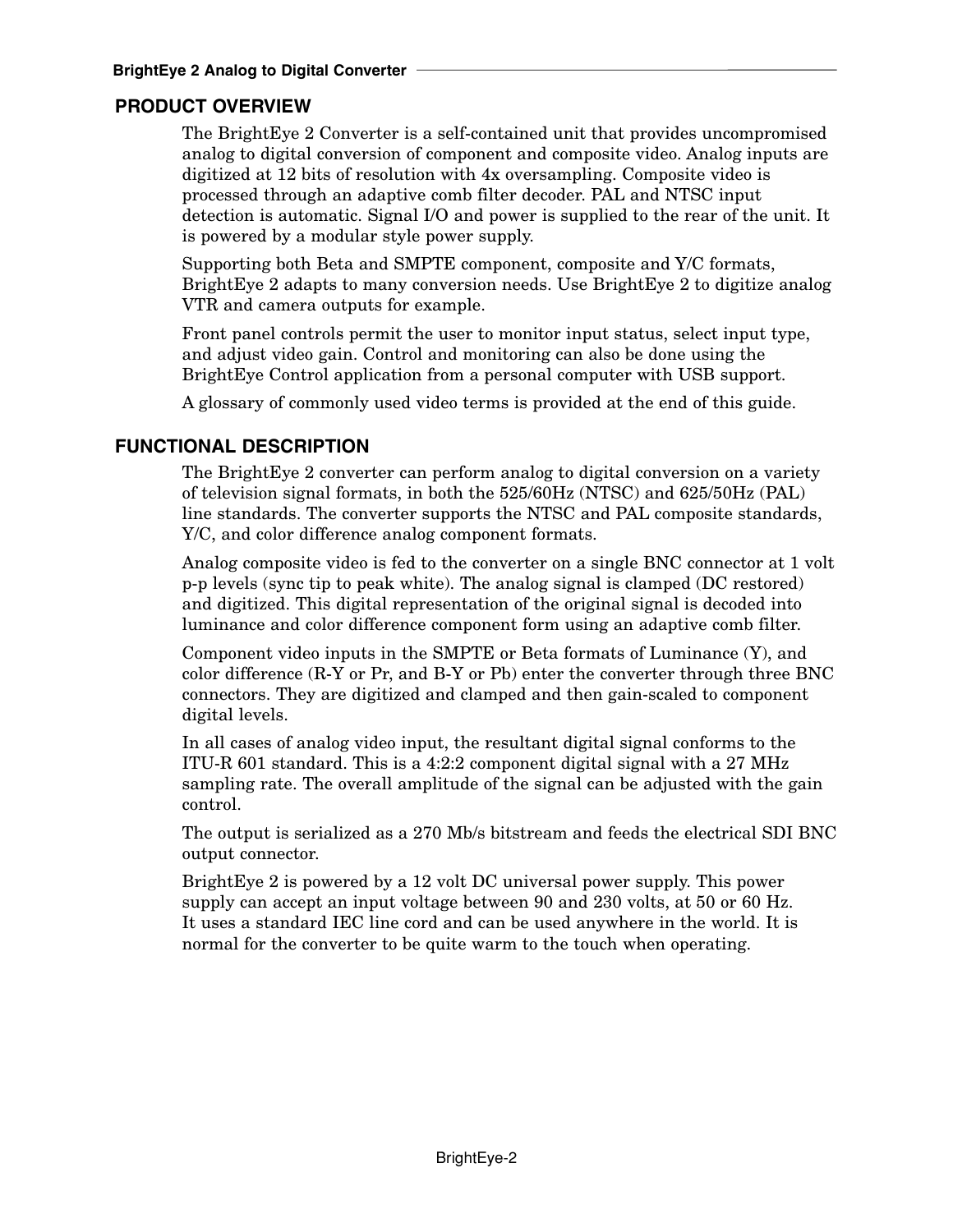

**BrightEye 2 Functional Block Diagram**

## **APPLICATIONS**

BrightEye 2 is ideal for situations requiring analog to SDI video conversion. In the example shown below, the output of a component analog VTR is fed to the input of a digital production switcher.



**BrightEye 2 Feeding a Digital Production Switcher**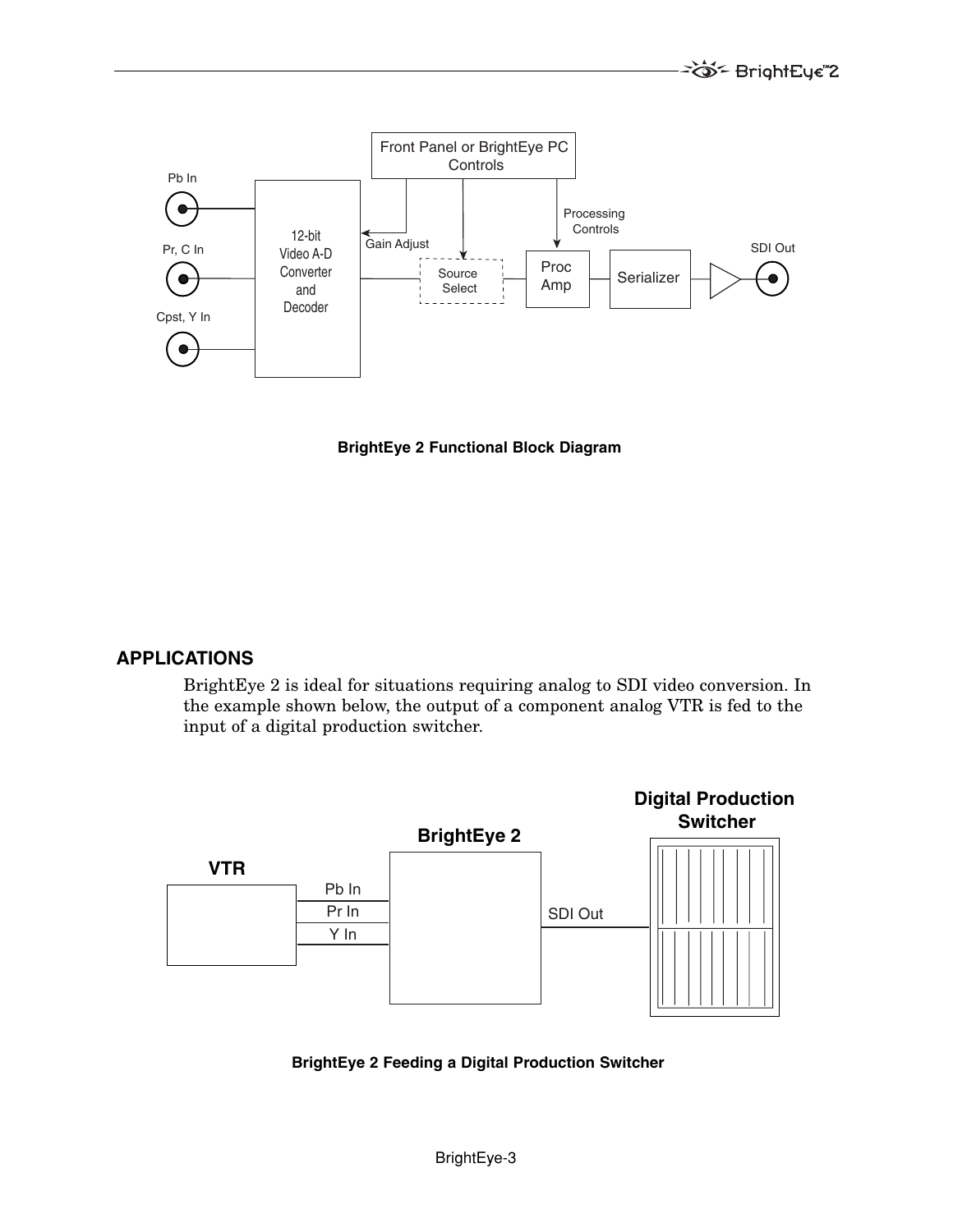## **REAR CONNECTORS**

All connections to the BrightEye 2 converter are made on the rear of the unit. Refer to the illustration below.



**BrightEye 2 Rear Connectors**

### **Power Connection**

Connect a modular power supply to the 12 volt DC power input connection on the far left. Use the locking ring to secure it.

### **USB Connector**

The USB connector is used to provide more comprehensive control, diagnostics, and upgrades to the unit from a PC or Mac. Use the BrightEye Control application included on CD-ROM to make adjustments as described in the **OPERATION** section of this user guide.

### **Input/Output BNCS**

There are four rear BNC connectors which are used as follows:

#### **SDI Out**

The Serial Digital Component output of the converter is presented on this connector. This output conforms to the ITU-R 601 standard for serial digital video, with SMPTE 259M serialization at 270 Mb/s.

#### **Pb In**

This is the internally terminated 75 ohm input for the following format signals:

• Beta or SMPTE – Pb input

#### **Pr, C In**

This is the internally terminated 75 ohm input for the following format signals:

- Beta or SMPTE Pr input
- S-Video (composite) C input

#### **Cpst, Y In**

This is the internally terminated, 75 ohm input for one of the following signal formats:

- Composite (Cpst) composite input
- S-Video (composite) Y input
- Beta or SMPTE Y input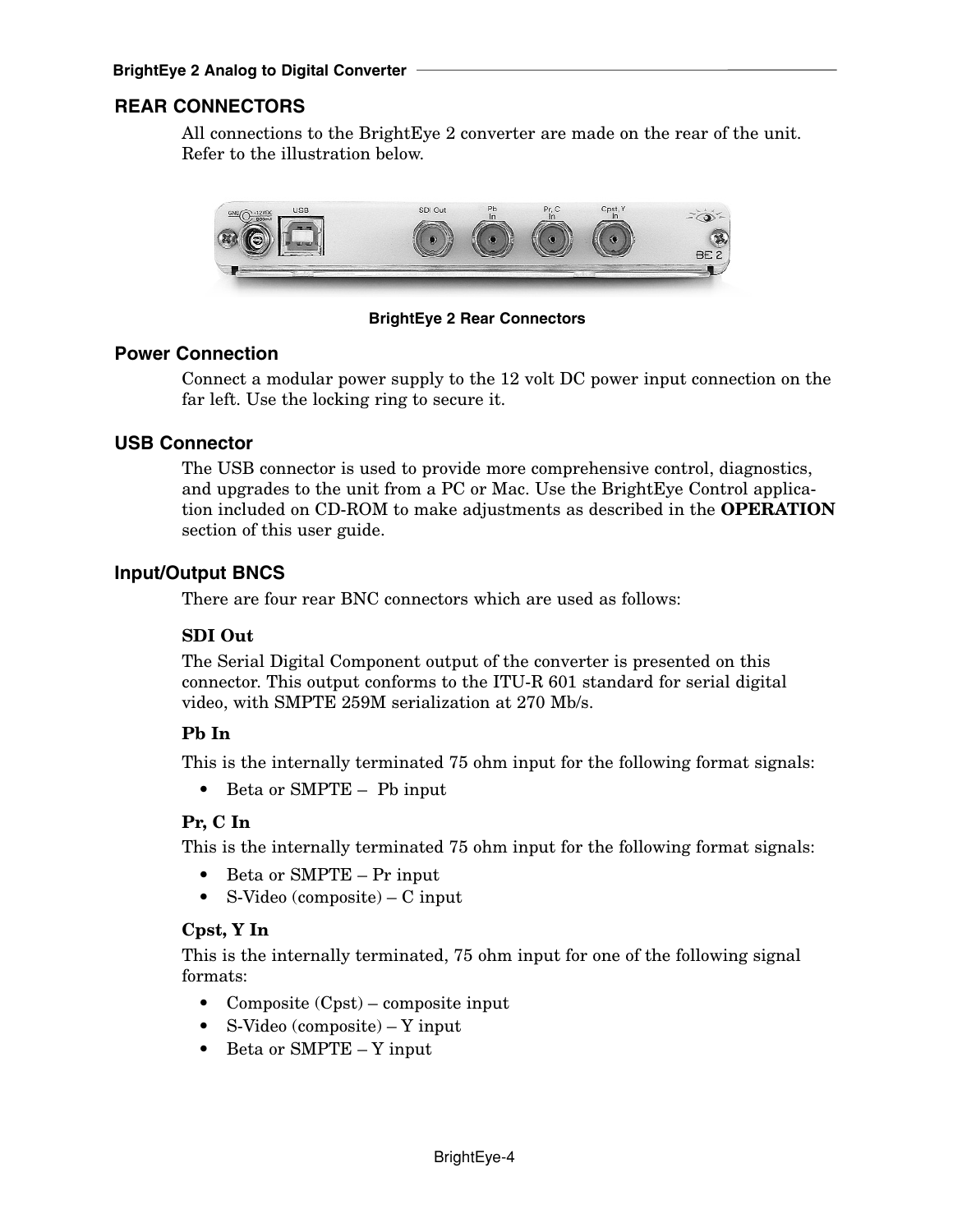## **OPERATION**

Control and operation of the BrightEye 2 converter is performed from the front panel or with the BrightEye Control application.

Some control settings are only available with BrightEye PC or Mac. These parameters **NOTE:**cannot be monitored or controlled with the front panel.

### **Front Panel Controls and Indicators**

The front panel of the converter, shown in the figure below, provides status indicators and control over video input selection and gain.



#### **BrightEye Front Panel**

### **Status Indicators**

The following status indicators are provided on the front panel:

#### **In**

Illuminates green when an input for the currently selected video format is detected on the input connector. This indicator does not light when either of the two internally generated test patterns are selected.

#### **Source Select**

The currently selected video input will illuminate green.

#### **Gain**

Illuminates green when gain is set to unity or red when gain is other than unity.

#### **Pwr (Power)**

Illuminates green when power is applied to the converter and the internal voltage regulator is functioning correctly.

## **ADJUSTING PARAMETERS FROM THE FRONT PANEL**

Use the **Mode**, **Right Arrow,** and **Left Arrow** buttons to select and adjust parameters from the front panel.

Pressing the **Mode** button activates the front panel for editing and tabs between each section of editable parameters.

Pressing the **Right Arrow** or **Left Arrow** advances the selection within a given section of parameters, or increases (Right Arrow) or decreases (Left Arrow) the value of a selected parameter.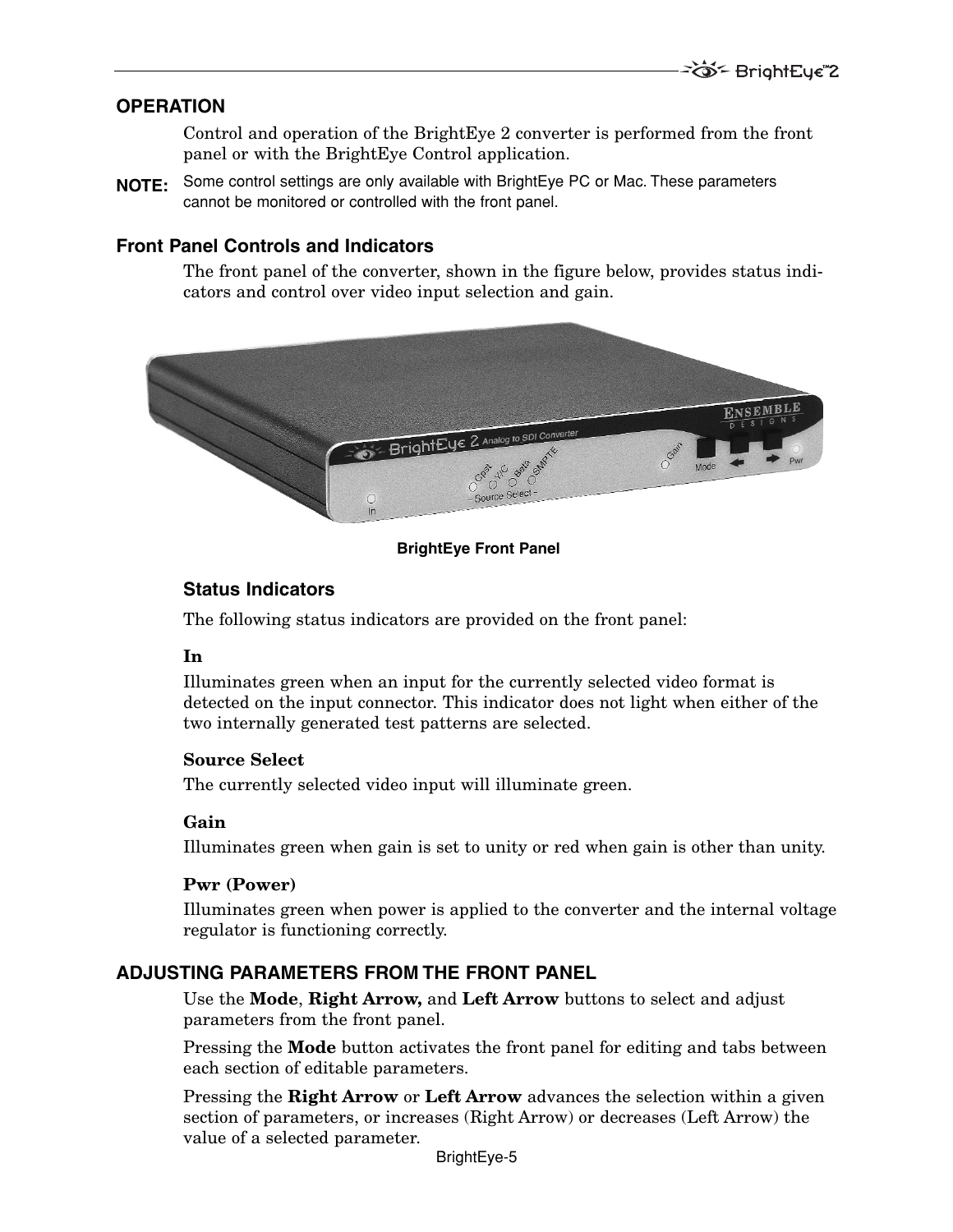The LED of an edited parameter will blink for 15 seconds, after which time its value is **NOTE:**stored in memory. If power is interrupted before this 15 second timeout period has elapsed, the edited state will not be not saved.

The controls and their indicators are described below:

### **Source Select Mode**

This control selects the video input source format with the following choices:

**Cpst** – Analog Composite Video

**Y/C** – S-Video Composite Video

**Beta** – Component Video in Beta format

**SMPTE** – Component Video in SMPTE format

The green indicator under the selected source will be illuminated.

### **Gain Mode**

This control adjusts the overall gain of the analog video signals passing through the converter. The right arrow will increase the gain, the left arrow will decrease it. The indicator will illuminate green when the gain is set to its nominal or unity setting.

This is the setting which will produce correct digital output levels from an analog input source which itself is at proper level. The indicator will show red whenever the control is adjusted either higher or lower than the nominal setting. The gain can be reset to nominal (green) by pressing both arrows simultaneously.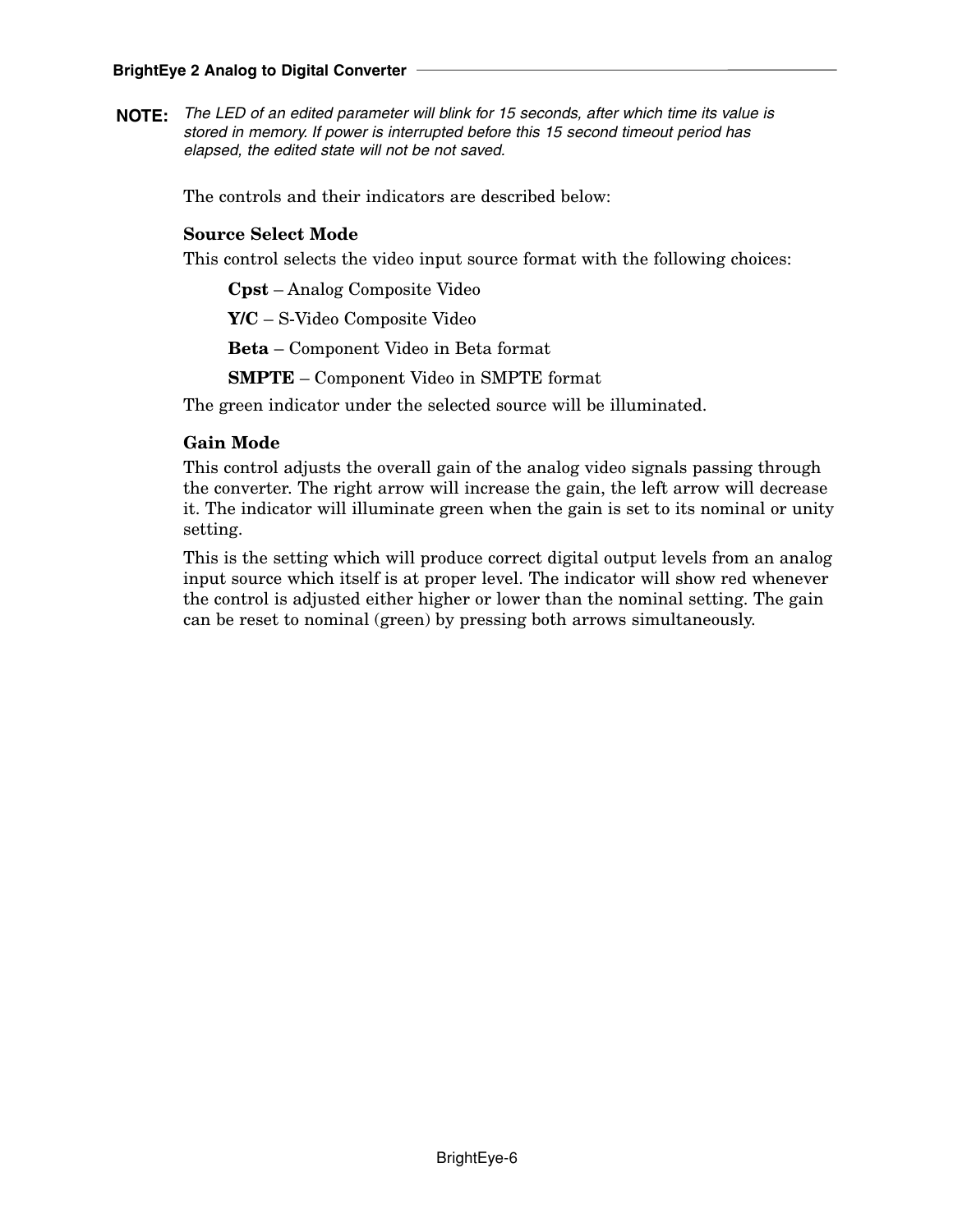# **USING THE BRIGHTEYE CONTROL APPLICATION**

The BrightEye PC and BrightEye Mac applications included on CD-ROM are designed to allow you to configure and control the BrightEye 2 from a personal computer. Installation and instructions for using this software application are given in the PDF manual on disk.

If the BrightEye 2 is connected to a computer running this software, the following menus are available for controlling and monitoring the unit.

### **Input Menu**

- **Input** select the type of input signal to the unit from the **Input** pulldown as **Composite**, **Y/C**, **Beta**, or **SMPTE**.
- **Setup Removal** use this control to indicate the presence of setup on the input (in 525 mode only, grayed out in 625). Select **On** for setup removal or **Off** for no setup removal.
- **Comb Mode** set this control for the type of comb filtering desired from **3 Line** or **5 Line**.

The following status items are also reported for the unit:

• **Input Pres** – reports the presence and detected line rate of the video input.

| -Input-       | Input Pres-   |  |
|---------------|---------------|--|
| Composite     | ▼<br>No Input |  |
| Comb Mode:    |               |  |
| 5 Line        |               |  |
|               |               |  |
| Setup Removal |               |  |
|               |               |  |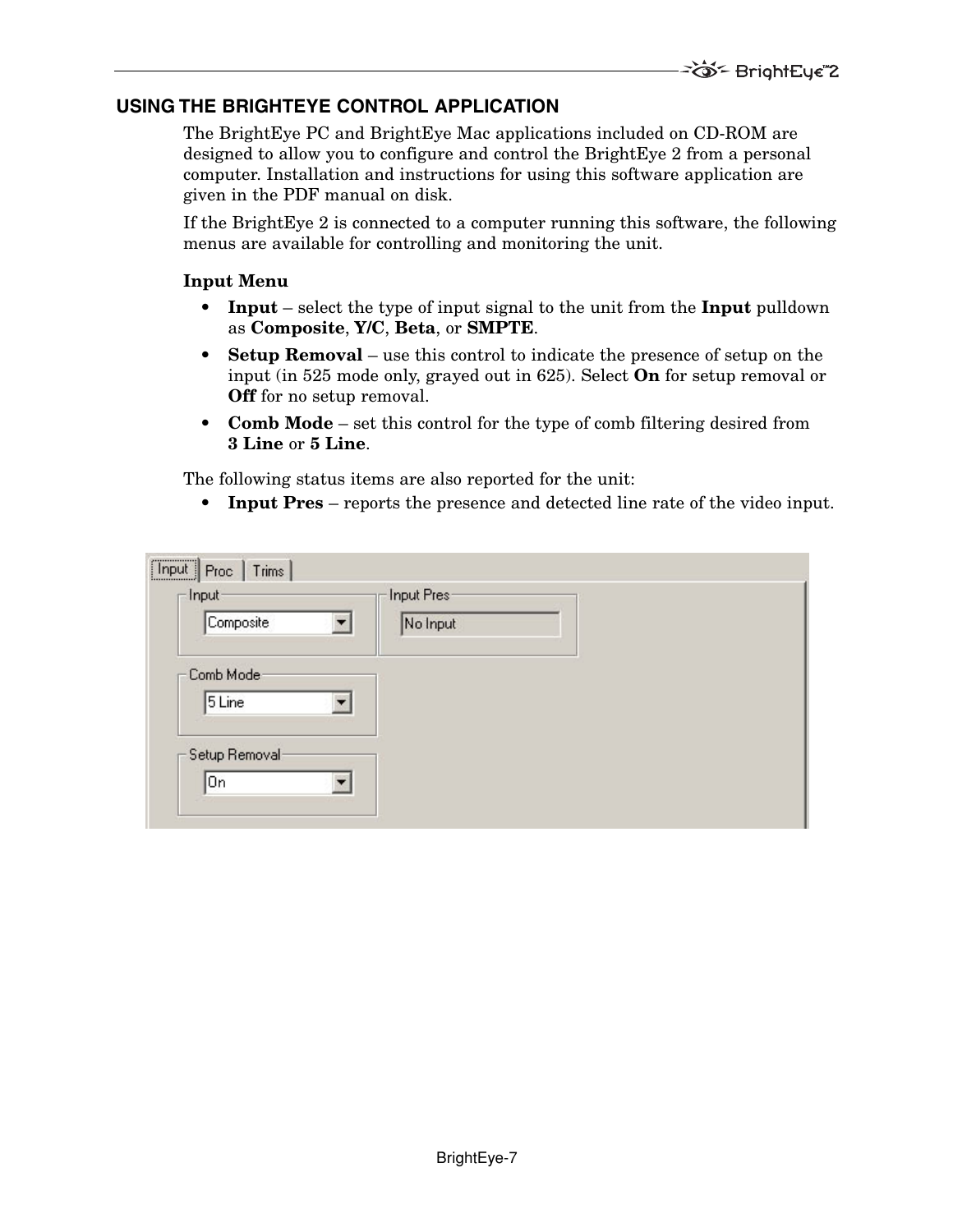# **Proc Menu**

A video processing amplifier allows the adjustment of parameters for the analog input signal.

The Proc menu provides the following video processing controls:

**• Gain** – adjusts the overall gain of the analog video signals passing through the converter from 50 to 150%. The front panel indicator will light green when the gain is set to its nominal or unity setting.

This is the setting which will produce correct digital output levels from an analog input source which itself is at proper level. The indicator will show red whenever the control is adjusted either higher or lower than the nominal setting.

- **Chroma** adjusts the percentage of chroma from 50 to 150%. There is no front panel control or indication of this setting.
- **Pedestal** adjusts the pedestal level of the signal +/- 5 IRE. There is no front panel control or indication of this setting.
- **Hue** adjust the amount of hue +/- 90 degrees in 525 mode only. There is no front panel control or indication of this setting.

All values can be reset to nominal by selecting the **Default** button next to the control.

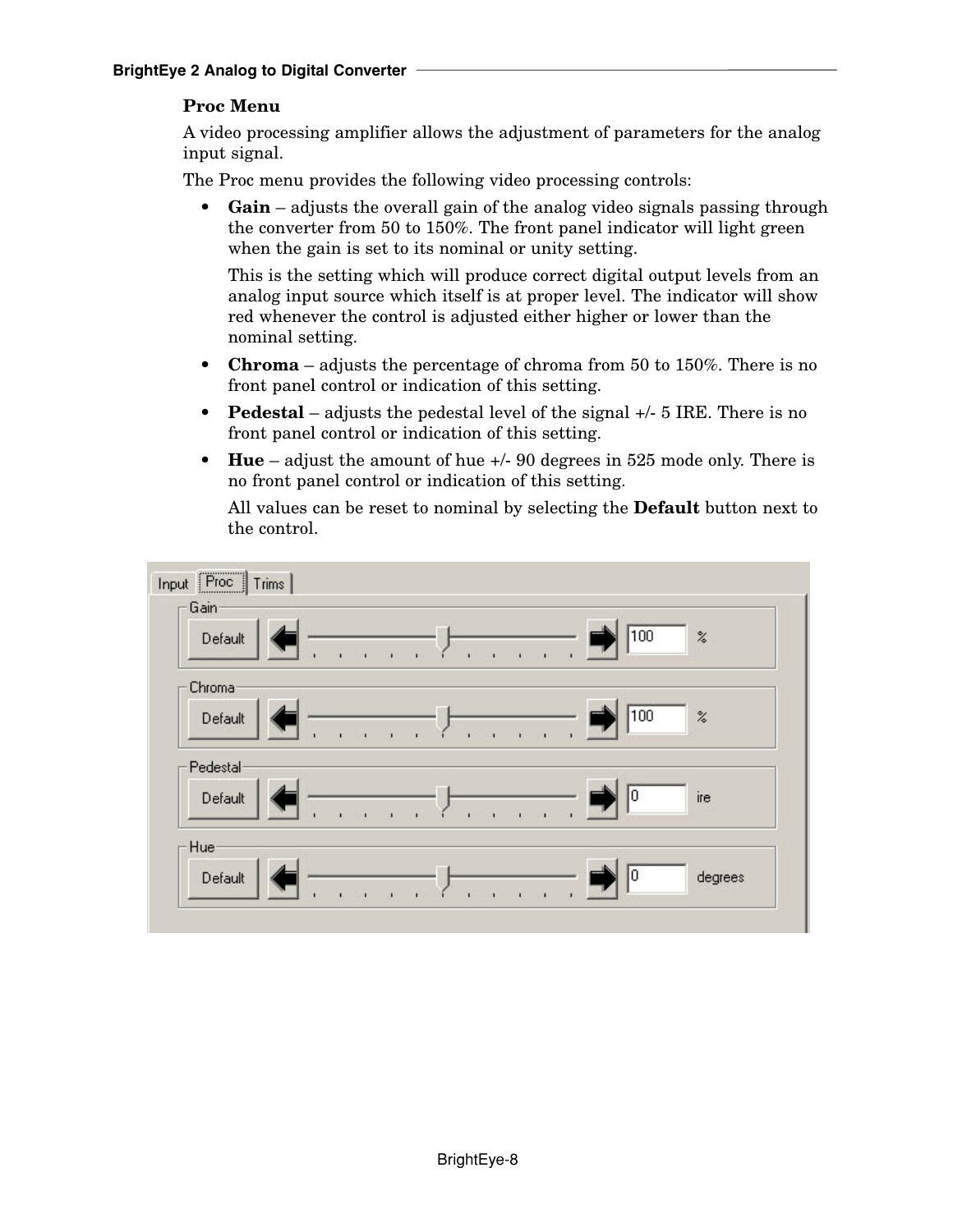## **Trims Menu**

The Trim menu provides the adjustments below for the component Cr and Cb input video input gain and DC offsets to compensate for incorrect levels on the input sources:

- **Cr Gain** adjusts the input gain of the Cr channel video  $(\pm 30)$ .
- **Cb Gain** adjusts the input gain of the Cr channel video  $(\pm 30)$ .
- **Cr Offset** adjusts the DC offset of the Cr channel.
- **Cb Offset** adjusts the DC offset of the Cb channel.

| Proc   Trims  <br>Input |                |              |              |                      |              |    |
|-------------------------|----------------|--------------|--------------|----------------------|--------------|----|
| Cr Gain                 |                |              |              |                      |              |    |
| Default                 |                |              |              |                      |              | 0  |
|                         | $\blacksquare$ | $\mathbf{I}$ | $\mathbf{r}$ | $\rightarrow$        |              |    |
| Cb Gain                 |                |              |              |                      |              |    |
| Default                 |                |              |              |                      |              | 0  |
|                         |                |              | $\mathbf{I}$ | $\ddot{\phantom{1}}$ | $\mathbf{r}$ |    |
| Cr Offset               |                |              |              |                      |              |    |
| Default                 |                |              |              |                      |              | 10 |
|                         | 1              |              |              |                      | r.           |    |
| Cb Offset               |                |              |              |                      |              |    |
| Default                 |                |              | $\mathbf{I}$ |                      |              | Ю  |
|                         |                |              |              |                      | r.           |    |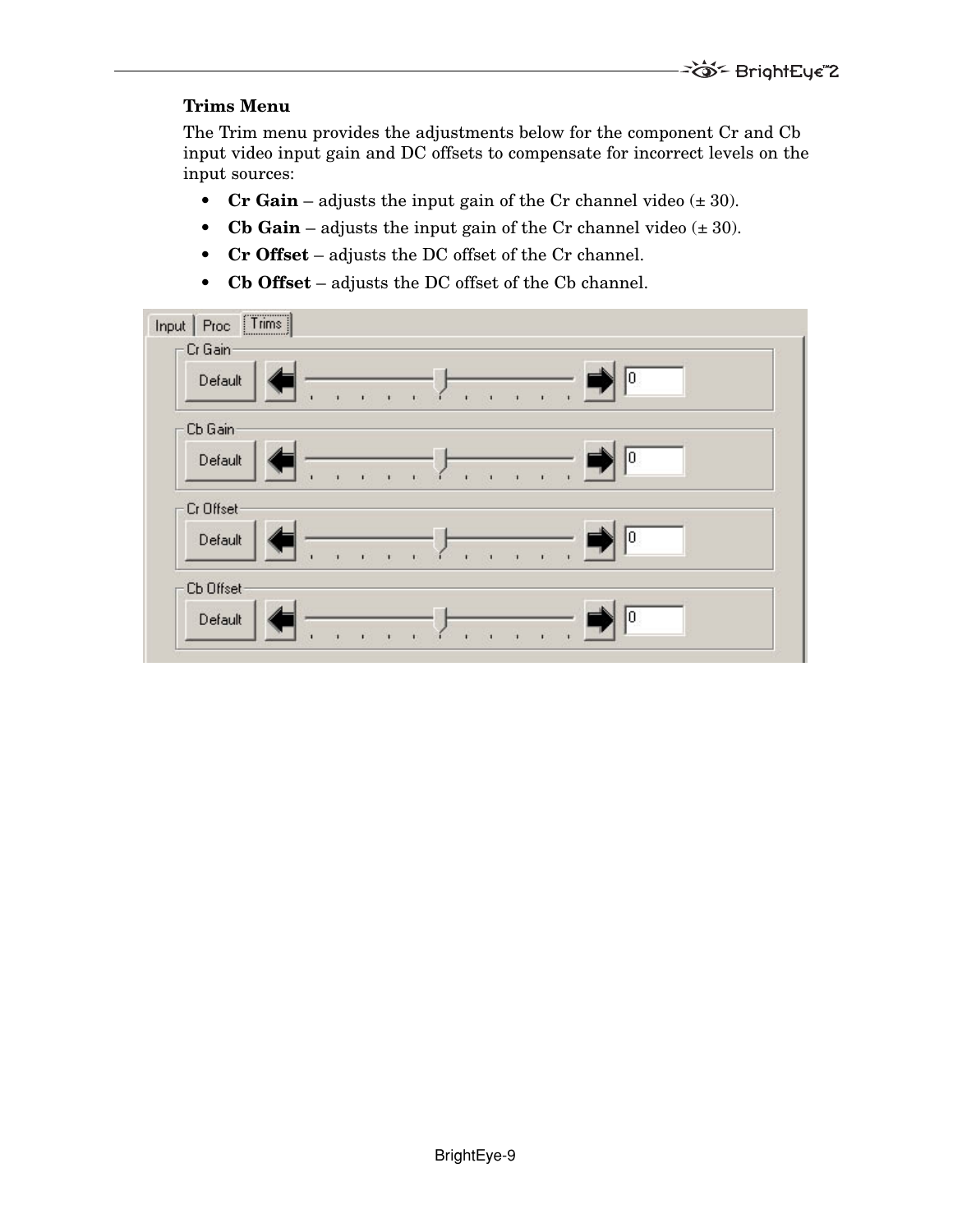# **WARRANTY AND FACTORY SERVICE**

## **Warranty**

Ensemble Designs, Inc. warrants this product to be free from defect in material and workmanship for a period of five years from the date of delivery. During this two year warranty period, Ensemble Designs, Inc. will repair any defective units at Ensemble's expense if the unit should be determined to be defective after consultation with a factory technician.

This warranty is not transferable. Any implied warranties expire at the expiration date of this warranty.

This warranty does not cover a defect that has resulted from improper or unreasonable use or maintenance as determined by us. This warranty is void if there is any attempt to disassemble or adjust factory set presets without factory authorization.

#### **Factory Service**

If you require service (under warranty or not), please contact Ensemble Designs and ask for Customer Service before you return the unit. This will allow the service technician to provide any other suggestions for identifying the problem and recommend possible solutions.

You may also refer to the technical support section of the Ensemble web site for the latest information on your equipment at the URL below:

http://www.ensembledesigns.com/support

If you return equipment for repair, please get a Return Material Authorization Number (RMA) from the factory first.

Ship the product and a written description of the problem to:

Ensemble Designs, Inc. Attention: Customer Service RMA ##### 870 Gold Flat Rd. Nevada City, CA 95959 USA (530) 478-1830 Fax: (530) 478-1832 service@ensembledesigns.com http://www.ensembledesigns.com Be sure to put your RMA number on the outside of the box.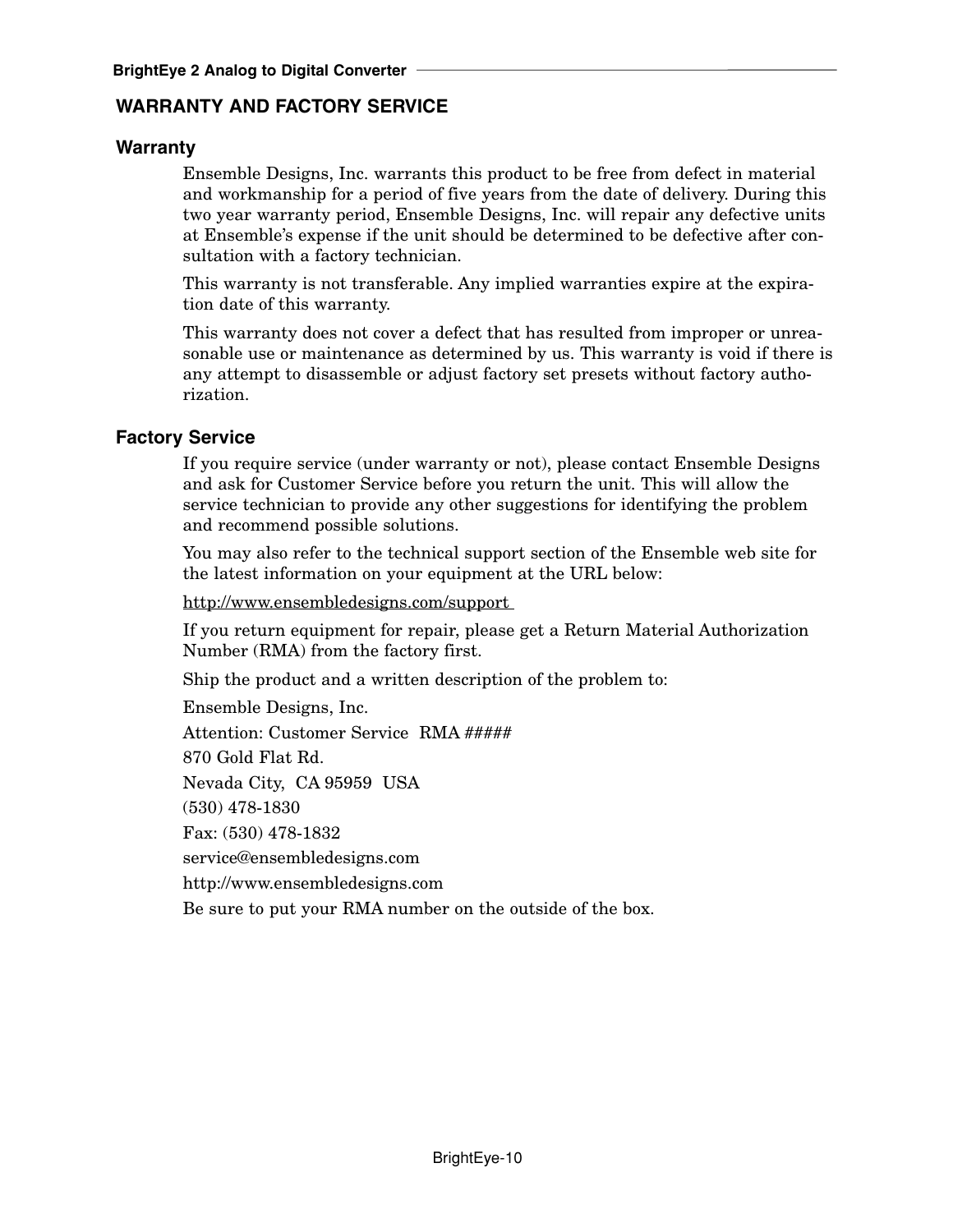# **SPECIFICATIONS**

#### **Analog Input:**

| Number:      | One                   |
|--------------|-----------------------|
| Type:        | Beta/SMPTE, Y, Pr, Pb |
|              | NTSC, PAL Composite   |
|              | NTSC, PAL S-Video     |
| Impedance:   | 75 Ω                  |
| Return Loss: | $> 40$ dB             |
| Input DC:    | $+/- 1$ volt DC       |
| Input Hum:   | $< 100$ mV            |

### **Serial Digital Output:**

| Number:      | One                        |
|--------------|----------------------------|
| Type:        | 270 Mb/s SD Serial Digital |
|              | (SMPTE 259M)               |
| Impedance:   | 75 Ω                       |
| Return Loss: | $>15$ dB                   |
| Output DC:   | None (AC coupled)          |

# **Analog to SDI Performance:**

| <b>Bit Resolution:</b>     | 12 bit input quantization   |
|----------------------------|-----------------------------|
|                            | 4 X oversampling            |
| Signal to Noise:           | $> 62$ dB, weighted         |
| <b>Frequency Response:</b> |                             |
| Composite and Y            | $\pm$ 0.1 dB, 0 to 5.5 MHz  |
| Pr, Pb                     | $\pm$ 0.1 dB, 0 to 2.75 MHz |
| Minimum Delay:             | 90 $\mu$ Sec                |

## **General Specifications:**

| Size:                     | $5.625$ " W x $0.8$ " H x $5.5$ " D                           |
|---------------------------|---------------------------------------------------------------|
|                           | $(143 \text{ mm} \times 20 \text{ mm} \times 140 \text{ mm})$ |
|                           | including connectors                                          |
| Power:                    | 12 volts, 7 watts                                             |
| Temperature Range:        | 0 to 40 degrees C ambient                                     |
| <b>Relative Humidity:</b> | 0 to $95\%$ noncondensing                                     |

Due to ongoing product development, all specifications are subject to change.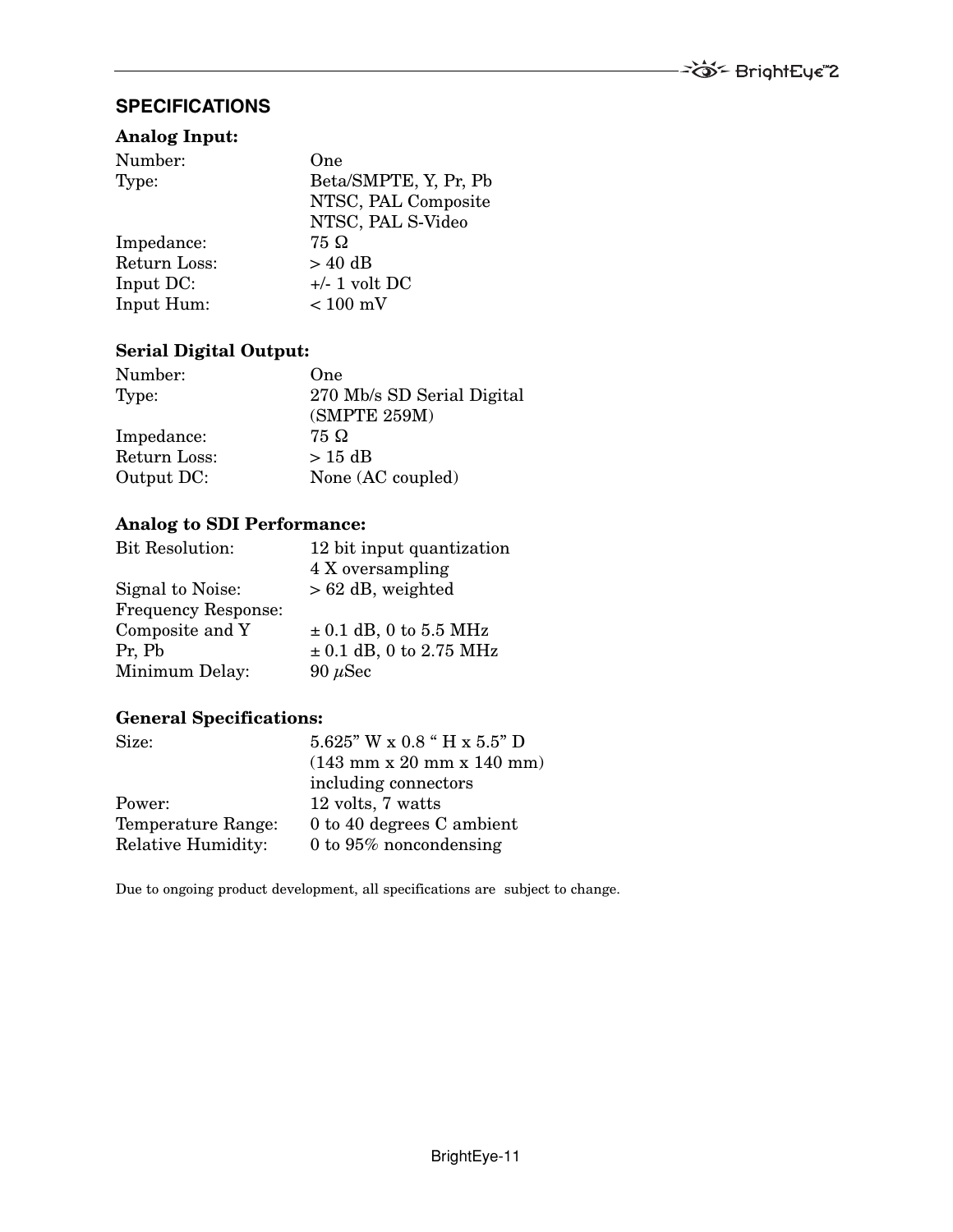# **BRIGHTEYE POWER SUPPLY INFORMATION**

Below is a list of power supplies and optional items that may have come with your BrightEye:

# **BEPS**

BrightEye Individual Power Supply.

# **BEPS6**

Spider Power Supply. This powers 6 single high BrightEyes or 3 double high BrightEyes (BrightEye 90 family).

# **BEPS6-RP**

Redundant Power Supply for Spider.

# **BERKMT**

BrightEye Rack Mount. This holds 6 single high BrightEyes or 3 double high BrightEyes (BrightEye 90 family) or a combination.

# **BEBP**

BrightEye Blank Panel. Single high, for empty slots in Rack Mount.

## **BEAC**

Analog Audio Breakout Cable.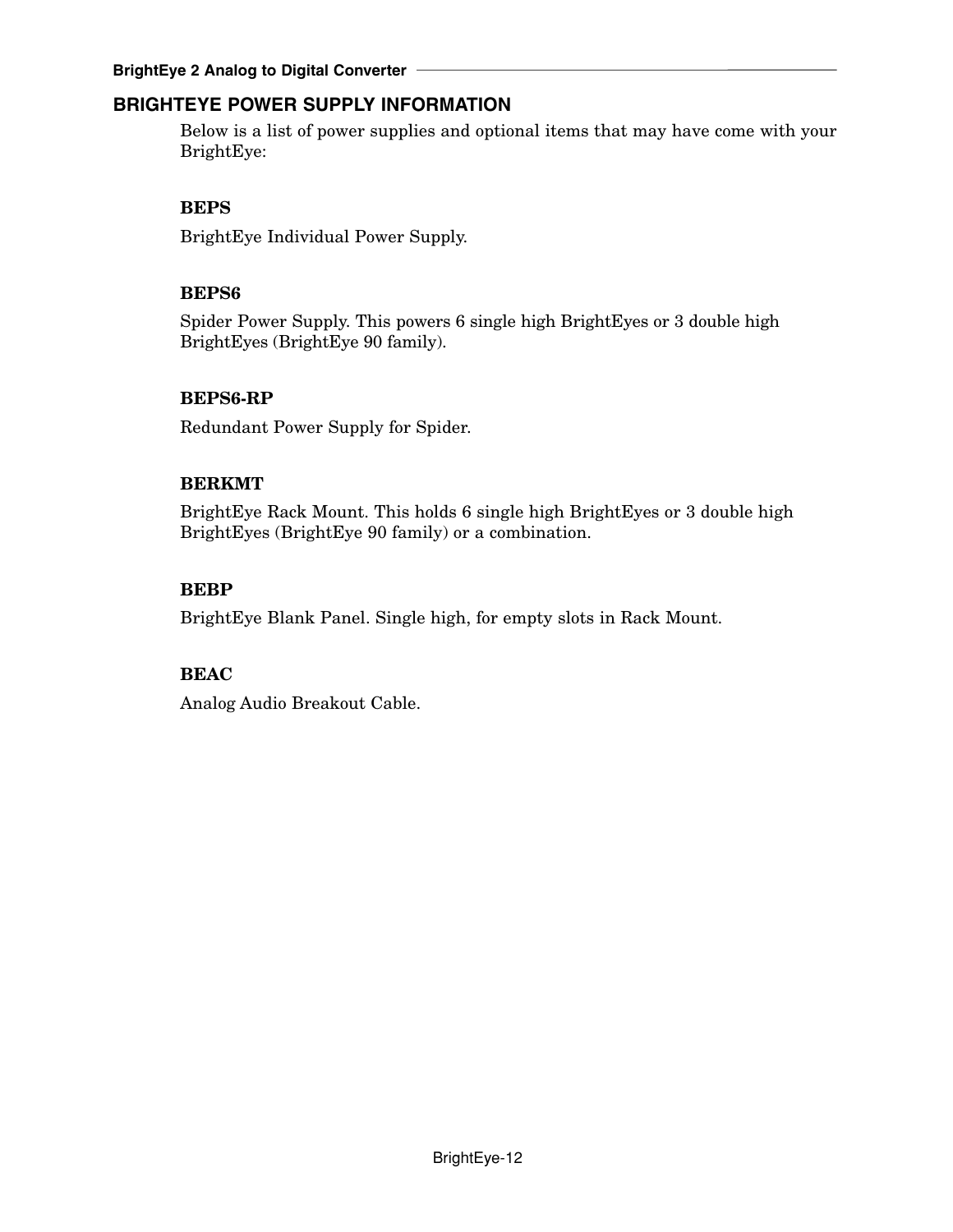# **GLOSSARY**

This is a brief glossary of commonly used terms associated with this product.

# **AES/EBU**

The digital audio standard defined as a joint effort of the Audio Engineering Society and the European Broadcast Union. AES/EBU or AES3 describes a serial bitstream that carries two audio channels, thus an AES stream is a stereo pair. The AES/EBU standard covers a wide range of sample rates and quantizations (bit depths.) In television systems, these will generally be 48 kHz and either 20 or 24 bits.

# **Bandwidth**

Strictly speaking, this refers to the range of frequencies (i.e. the width of the band of frequency) used by a signal, or carried by a transmission channel. Generally, wider bandwidth will carry and reproduce a signal with greater fidelity and accuracy.

# **Beta**

Sony Beta SP video tape machines use an analog component format that is similar to SMPTE, but differs in the amplitude of the color difference signals. It may also carry setup on the luminance channel.

# **Blanking**

The Horizontal and Vertical blanking intervals of a television signal refer to the time periods between lines and between fields. No picture information is transmitted during these times, which are required in CRT displays to allow the electron beam to be repositioned for the start of the next line or field. They are also used to carry synchronizing pulses which are used in transmission and recovery of the image. Although some of these needs are disappearing, the intervals themselves are retained for compatibility purposes. They have turned out to be very useful for the transmission of additional content, such as teletext and embedded audio.

# **CAV**

Component Analog Video. This is a convenient shorthand form, but it is subject to confusion. It is sometimes used to mean ONLY color difference component formats (SMPTE or Beta), and other times to include RGB format. In any case, a CAV signal will always require three connectors  $-$  either  $Y/R-Y/B-Y$ , or  $R/G/B$ .

# **Checkfield**

A Checkfield signal is a special test signal that stresses particular aspects of serial digital transmission. The performance of the Phase Locked-Loops (PLLs) in an SDI receiver must be able to tolerate long runs of 0's and 1's. Under normal conditions, only very short runs of these are produced due to a scrambling algorithm that is used. The Checkfield, also referred to as the Pathological test signal, will "undo" the scrambling and cause extremely long runs to occur. This test signal is very useful for testing transmission paths.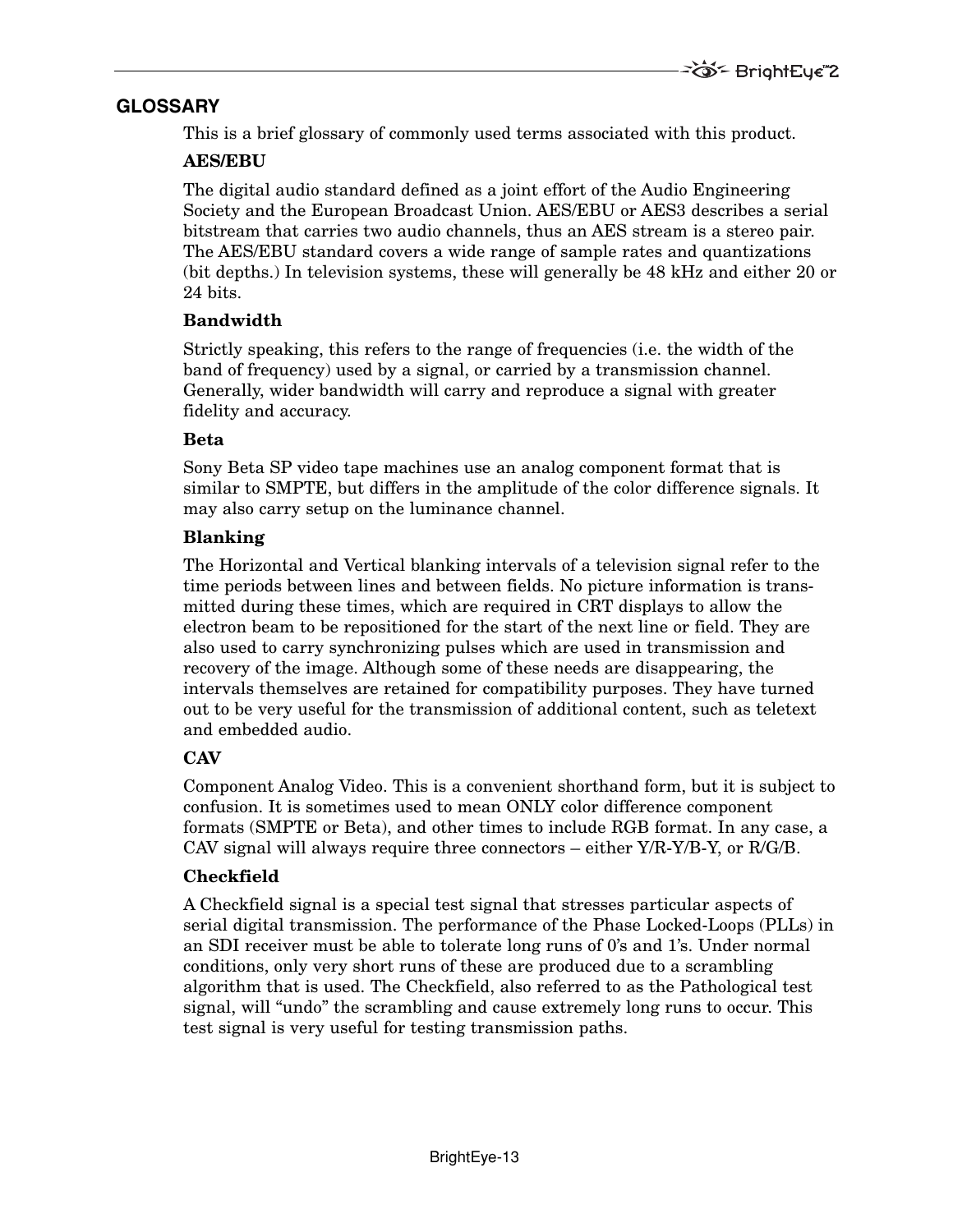# **Chroma**

The color or chroma content of a signal, consisting of the hue and saturation of the image. See also Color Difference.

## **Component**

In a component video system, the totality of the image is carried by three separate but related components. This method provides the best image fidelity with the fewest artifacts, but it requires three independent transmission paths (cables). The commonly used component formats are Luminance and Color Difference (Y/Pr/Pb), and RGB. It was far too unwieldy in the early days of color television to even consider component transmission.

## **Composite**

Composite television dates back to the early days of color transmission. This scheme encodes the color difference information onto a color subcarrier. The instantaneous phase of the subcarrier is the color's hue, and the amplitude is the color's saturation or intensity. This subcarrier is then added onto the existing luminance video signal. This trick works because the subcarrier is set at a high enough frequency to leave spectrum for the luminance information. But it is not a seamless matter to pull the signal apart again at the destination in order to display it or process it. The resultant artifacts of dot crawl (also referred to as chroma crawl) are only the most obvious result. Composite television is the most commonly used format throughout the world, either as PAL or NTSC. It is also referred to as Encoded video.

# **Color Difference**

Color Difference systems take advantage of the details of human vision. We have more acuity in our black and white vision than we do in color. This means that we need only the luminance information to be carried at full bandwidth, we can scrimp on the color channels. In order to do this, RGB information is converted to carry all of the luminance  $(Y$  is the black and white of the scene) in a single channel. The other two channels are used to carry the "color difference". Noted as B-Y and R-Y, these two signals describe how a particular pixel "differs" from being purely black and white. These channels typically have only half the bandwidth of the luminance.

# **Decibel (dB)**

The decibel is a unit of measure used to express the ratio in the amplitude or power of two signals. A difference of 20 dB corresponds to a 10:1 ratio between two signals, 6 dB is approximately a 2:1 ration. Decibels add while the ratios multiply, so 26 dB is a 20:1 ratio, and 14 dB is a 5:1 ratio. There are several special cases of the dB scale, where the reference is implied. Thus, dBm refers to power relative to 1 milliwatt, and dBu refers to voltage relative to .775V RMS. The original unit of measure was the Bel (10 times bigger), named after Alexander Graham Bell.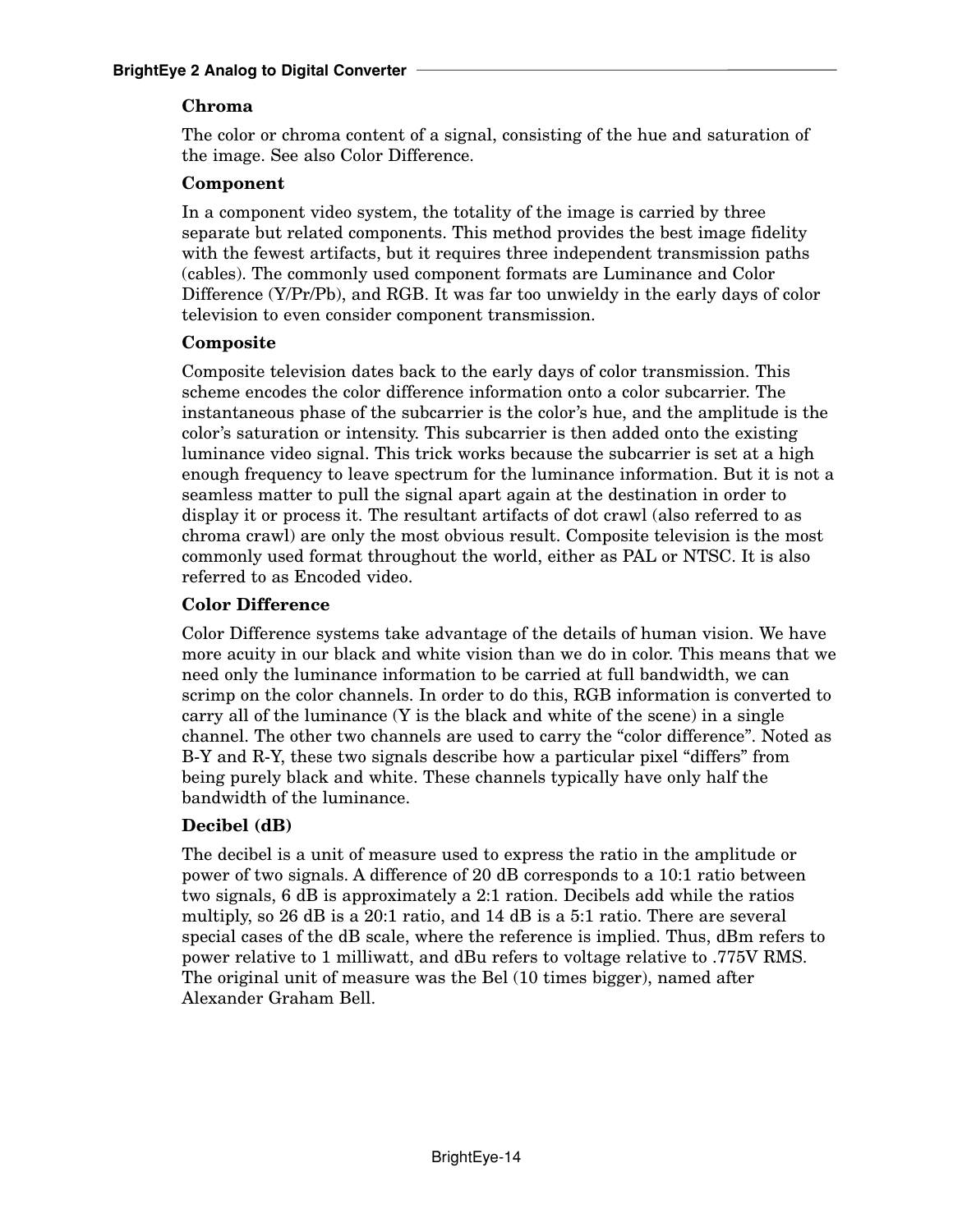### **dBFS**

In Digital Audio systems, the largest numerical value that can be represented is referred to as Full Scale. No values or audio levels greater than FS can be reproduced because they would be clipped. The nominal operating point (roughly corresponding to 0 VU) must be set below FS in order to have headroom for audio peaks. This operating point is described relative to FS, so a digital reference level of -20 dBFS has 20 dB of headroom before hitting the FS clipping point.

## **EDH**

Error Detection and Handling is a method to verify proper reception of an SDI or HD-SDI signal at the destination. The originating device inserts a data packet in the vertical interval of the SDI signal and every line of the HD signal which contains a checksum of the entire video frame. This checksum is formed by adding up the numerical values of all of the samples in the frame, using a complex formula. At the destination this same formula is applied to the incoming video and the resulting value is compared to the one included in the transmission. If they match, then the content has all arrived with no errors. If they don't, then an error has occurred.

## **Embedded Audio**

Digital Audio can be carried along in the same bitstream as an SDI or HD-SDI signal by taking advantage of the gaps in the transmission which correspond to the horizontal and vertical intervals of the television waveform. This technique an be very cost effective in transmission and routing, but can also add complexity to signal handling issues because the audio content can no longer be treated independently of the video.

## **Frame Sync**

A Frame Synchronizer is used to synchronize the timing of a video signal to coincide with a timing reference (usually a color black signal that is distributed throughout a facility). The synchronizer accomplishes this by writing the incoming video into a frame buffer memory under the timing direction of the sync information contained in that video. Simultaneously the memory is being read back by a timing system that is genlocked to a house reference. As a result, the timing or alignment of the video frame can be adjusted so that the scan of the upper left corner of the image is happening simultaneously on all sources. This is a requirement for both analog and digital systems in order to perform video effects or switch glitch-free in a router. Frame synchronization can only be performed within a single television line standard. A synchronizer will not convert an NTSC signal to a PAL signal, it takes a standards converter to do that.

#### **Frequency Response**

A measurement of the accuracy of a system to carry or reproduce a range of signal frequencies. Similar to Bandwidth.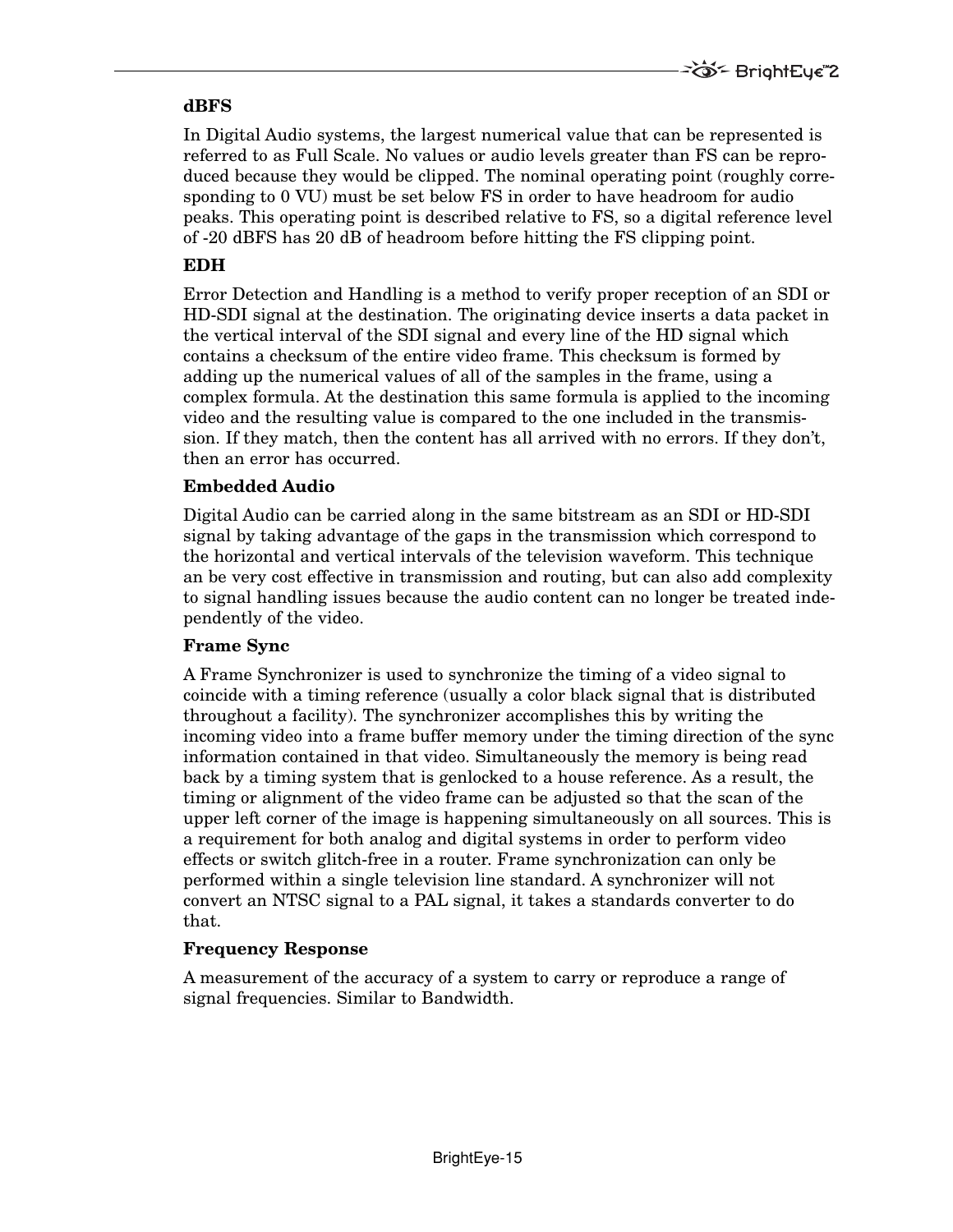### **IEC**

The International Electrotechnical Commission provides a wide range of worldwide standards. They have provided standardization of the AC power connection to products by means of an IEC line cord. The connection point uses three flat contact blades in a triangular arrangement, set in a rectangular connector. The IEC specification does not dictate line voltage or frequency. Therefore, the user must take care to verify that a device either has a universal input (capable of 90 to 230 volts, either 50 or 60 Hz), or that a line voltage switch, if present, is set correctly.

### **Interlace**

Human vision can be fooled to see motion by presenting a series of images, each with a small change relative to the previous image. In order to eliminate the flicker, our eyes need to see more than 30 images per second. This is accomplished in television systems by dividing the lines that make up each video frame (which run at 25 or 30 frames per second) into two fields. All of the oddnumbered lines are transmitted in the first field, the even-numbered lines are in the second field. In this way, the repetition rate is 50 or 60 Hz, without using more bandwidth. This trick has worked well for years, bit it introduces other temporal artifacts. Motion pictures use a slightly different technique to raise the repetition rate from the original 24 frames that make up each second of film they just project each one twice.

### **IRE**

Video level is measured on the IRE scale, where 0 IRE is black, and 100 IRE is full white. The actual voltages that these levels correspond to can vary between formats.

## **ITU-R 601**

This is the principal standard for standard definition component digital video. It defines the luminance and color difference coding system that is also referred to as 4:2:2. The standard applies to both PAL and NTSC derived signals. They both will result in an image that contains 720 pixels horizontally, with 486 vertical pixels in NTSC, and 576 vertically in PAL. Both systems use a sample clock rate of 27 Mhz, and are serialized at 270 Mb/s.

## **Jitter**

Serial digital signals (either video or audio) are subject to the effects of jitter. This refers to the instantaneous error that can occur from one bit to the next in the exact position each digital transition. Although the signal may be at the correct frequency on average, in the interim it varies. Some bits come slightly early, other come slightly late. The measurement of this jitter is given either as the amount of time uncertainty or as the fraction of a bit width. For 270 Mb/s video, the allowable jitter is 740 picoseconds, or 0.2 UI (Unit Interval – one bit width).

#### **Luminance**

The "black & white" content of the image. Human vision had more acuity in luminance, so television systems generally devote more bandwidth to the luminance content. In component systems, the luminance is referred to as Y.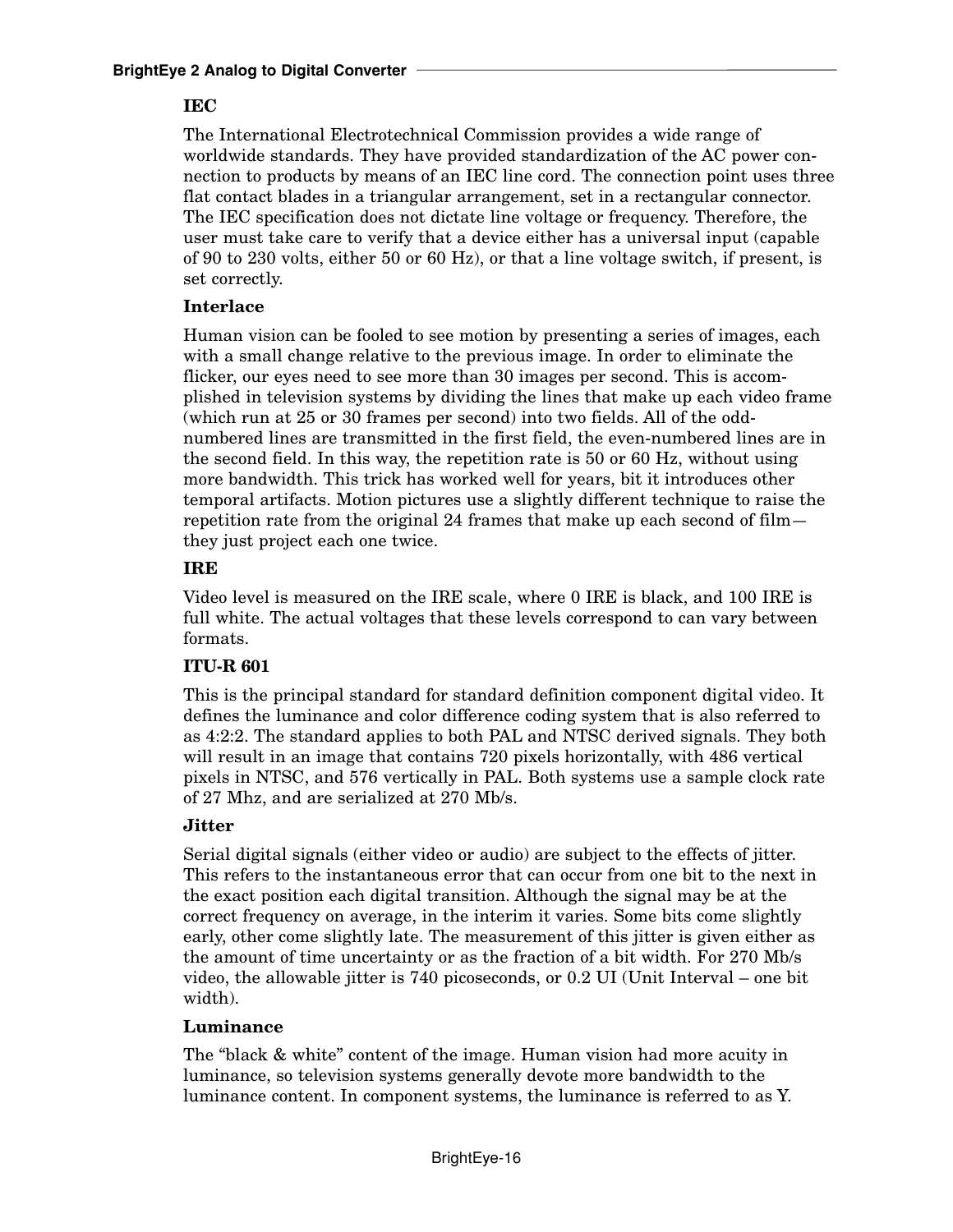## **Multi-mode**

Multi-mode fibers have a larger diameter core (either 50 or 62.5 microns), and a correspondingly larger aperture. It is much easier to couple light energy into a multi-mode fiber, but internal reflections will cause multiple "modes" of the signal to propagate down the fiber. This will degrade the ability of the fiber to be used over long distances.

See also Single mode.

## **NTSC**

The color television encoding system used in North America was originally defined by the National Television Standards Committee. This American standard has also been adopted by Canada, Mexico, Japan, Korea, and Taiwan. (This standard is referred to disparagingly as Never Twice Same Color.)

## **Optical**

An optical interface between two devices carries data by modulating a light source. This light source is typically a laser or laser diode (similar to an LED) which is turned on and off at the bitrate of the datastream. The light is carried from one device to another through a glass fiber. The fiber's core acts as a waveguide or lightpipe to carry the light energy from one end to another. Optical transmission has two very significant advantages over metallic copper cables. Firstly, it does not require that the two endpoint devices have any electrical connection to each other. This can be very advantageous in large facilities where problems with ground loops appear. And secondly, and most importantly, an optical interface can carry a signal for many kilometers or miles without any degradation or loss in the recovered signal. Copper is barely useful at distances of just 1000 feet.

## **Oversampling**

A technique to perform digital sampling at a multiple of the required sample rate. This has the advantage of raising the Nyquist Rate (the maximum frequency which can be reproduced by a given sample rate) much higher than the desired passband. this allows more easily realized anti-aliasing filters.

# **PAL**

During the early days of color television in North America, European broadcasters developed a competing system called Phase Alternation by Line. This slightly more complex system is better able to withstand the differential gain and phase errors that appear in amplifiers and transmission systems. Engineers at the BBC claim that it stands for Perfection At Last.

## **Progressive**

An image scanning technique which progresses through all of the lines in a frame in a single pass. Computer monitors all use progressive displays. This contrasts to the interlace technique common to television systems.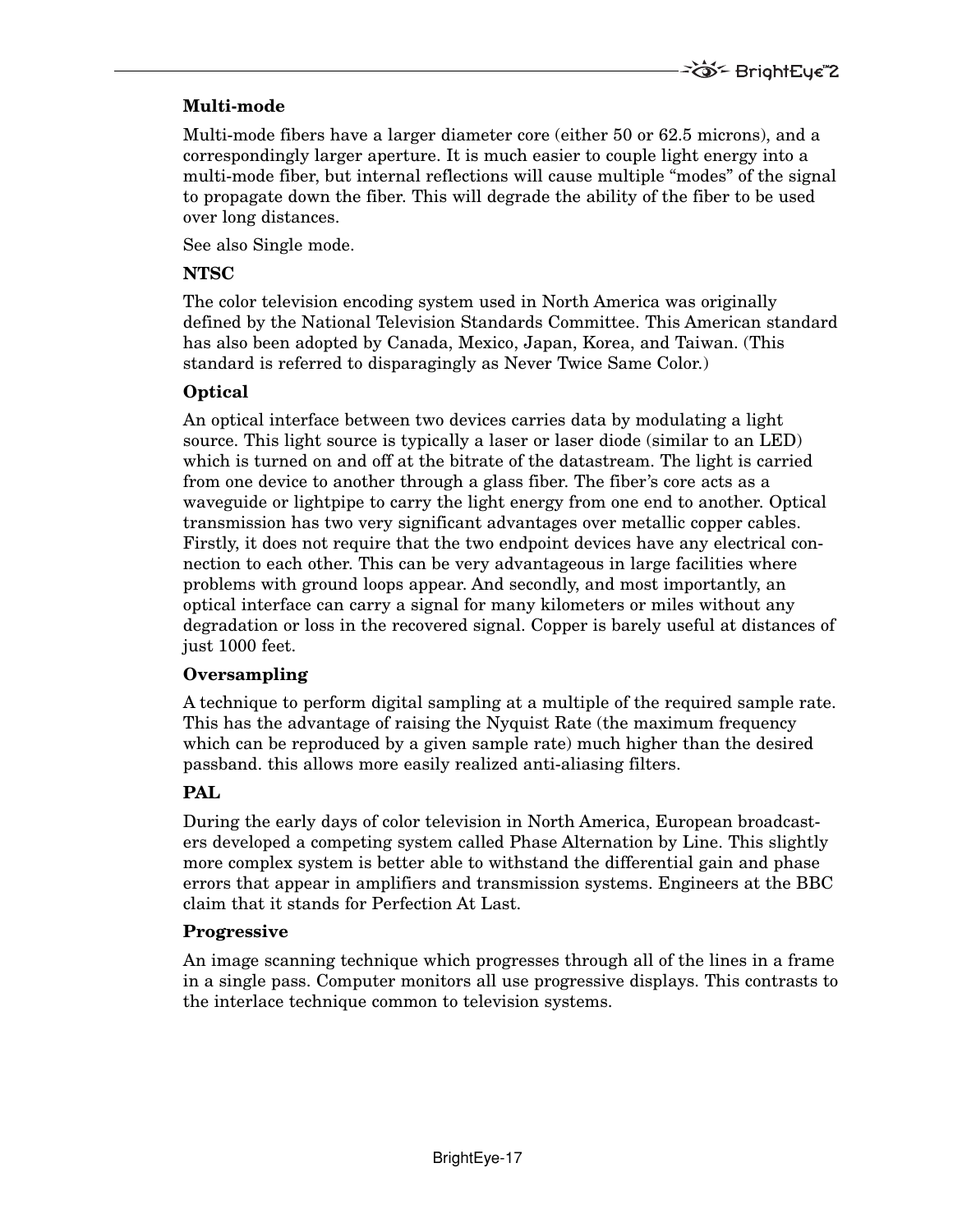### **Return Loss**

An idealized input or output circuit will exactly match its desired impedance (generally 75 ohms) as a purely resistive element, with no reactive (capacitive or inductive elements). In the real world we can only approach the ideal. So our real inputs and outputs will have some capacitance and inductance. This will create impedance matching errors, especially at higher frequencies. The Return Loss of an input or output measures how much energy is returned (reflected back due to the impedance mismatch). For digital circuits, a return loss of 15 dB is typical. This means that the energy returned is 15 dB less than the original signal. In analog circuits, a 40 dB figure is expected.

### **RGB**

RGB systems carry the totality of the picture information as independent Red, Green, and Blue signals. Television is an additive color system, where all three components add to produce white. Because the luminance (or detail) information is carried partially in each of the RGB channels, all three must be carried at full bandwidth in order to faithfully reproduce an image.

#### **ScH Phase**

Used in composite systems, ScH Phase measures the relative phase between the leading edge of sync on line 1 of field 1 and a continuous subcarrier sinewave. Due to the arithmetic details of both PAL and NTSC, this relationship is not the same at the beginning of each frame. In PAL, the pattern repeats ever 4 frames (8 fields) which is also known as the Bruch Blanking sequence. In NTSC, the repeat is every 2 frames (4 fields). This creates enormous headaches in editing systems and the system timing of analog composite facilities.

#### **SDI**

Serial Digital Interface. This term refers to inputs and outputs of devices that support serial digital component video. This generally means standard definition at 270 Mb/s. The use of "HD-SDI" is beginning to appear to indicate High Definition Serial Digital video at 1.485 Gb/s.

#### **SMPTE**

The Society of Motion Picture and Television Engineers is a professional organization which has done tremendous work in setting standards for both the film and television industries. The term "SMPTE'" is also shorthand for one particular component video format - luminance and color difference.

#### **Single Mode**

A Single mode (or monomode) optical fiber carries an optical signal on a very small diameter (9 micron) core surrounded with cladding. The small diameter means that no internally reflected lightwaves will be propagated. Thus only the original "mode" of the signal passes down the fiber. A single mode fiber used in an optical SDI system can carry a signal for up to 20 kilometers. Single mode fibers require particular care in their installation due to the extremely small optical aperture that they present at splice and connection points.

See also Multi-mode.